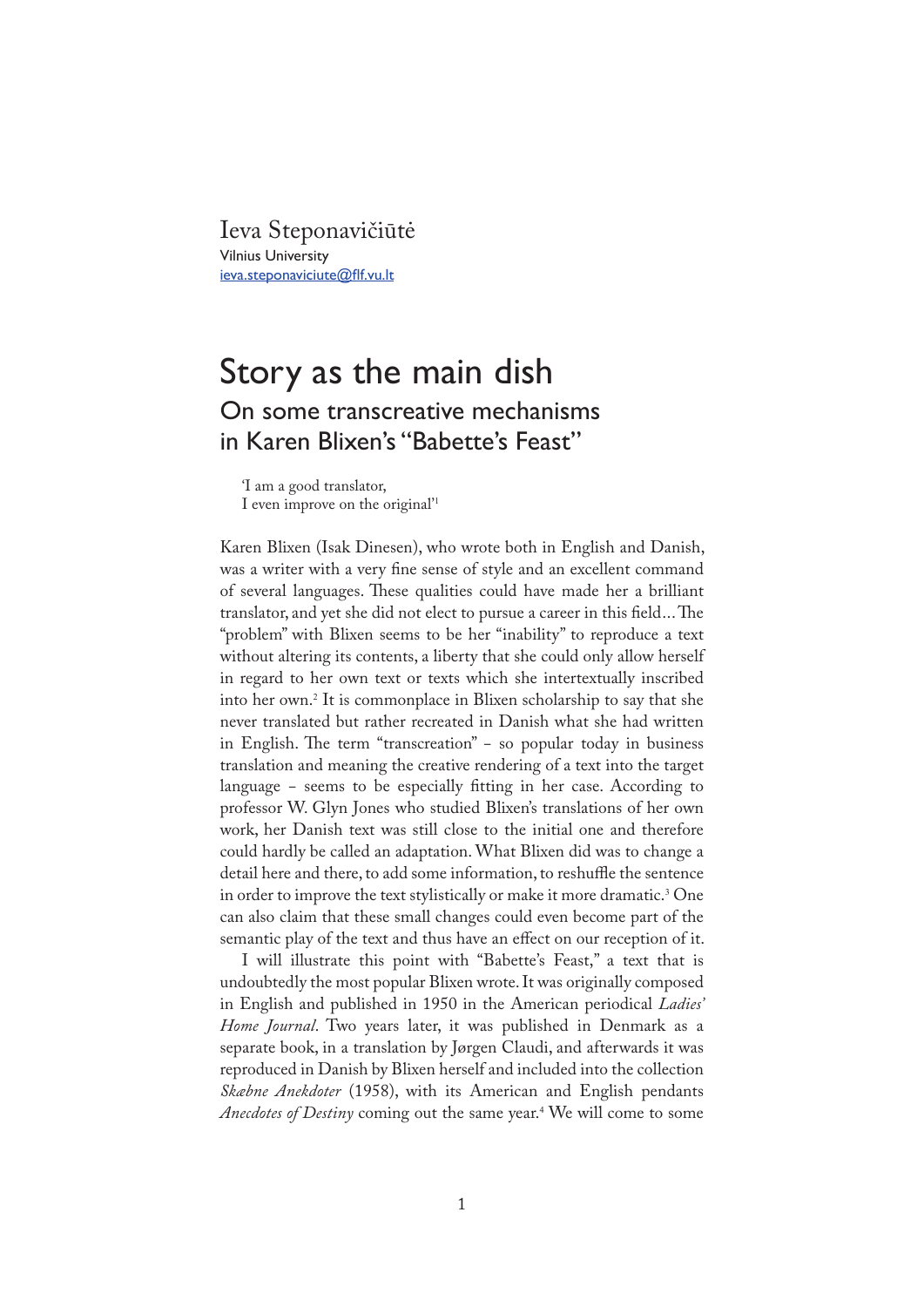of the differences between the English and Danish versions of the story, but I will first examine the major events relating them to its narrative structure, in which these differences have a role to play.

�e structure of "Babette's Feast" is quite transparent and, in its own playful way, �ts into the much criticised but still useful model of the classical novella proposed by Aage Henriksen. According to this model the novella is usually centred around a collision between two opposing poles – the familiar settled order, which Henriksen metaphorically calls "the anthill," and an unexpected event, "the stick," − something strange and undesirable that intrudes into this. Henriksen provides three possible outcomes of this intrusion: (1) the "stick" can be expelled (2) it can be assimilated, or (3) it can triumph and make the original order collapse.<sup>5</sup> In "Babette's Feast", as we will see, all three possibilities are played out.

"The anthill" in this story, is, of course, the little town of Berlevaag, isolated from the temptations of the outside world by mountains and the great piousness of its community. Its centre is the little yellow house in which its spiritual leader, the Dean, used to live and where his two unmarried daughters Martine and Philippa are still living. The house has its own centre – the living room where the community used to gather and where Babette's feast celebrating what would have been the Dean's 100<sup>th</sup> birthday will take place. In the Danish text, the room has three windows:

Denne lave Stue med hvidskurede gulv og de gamle blankslidte Møbler var Provstens Folk velkendt og dyrebar. Udenfor dens tre Vinduer med de smaa Ruder laa den store Verden.<sup>6</sup>

In the English text, there are only "windows,"<sup>7</sup> and although this change has little semantic effect, it surely makes the Danish text more symbolic: the three windows in the very heart of Berlevaag's secluded universe mark the three attempts of the great world to enter it.

The first "intruder" is the young officer Lieutenant Loewenhielm, a representative of active existence, the world of ambition and earthly pleasures, in which, as the narrator comments, he is not happy. Martine emerges before his eyes as "a gentle, golden-haired angel," who could grant him "a higher and purer life, with no creditors, dunning letters or parental lectures, with no secret pangs of conscience /…/."<sup>8</sup>

However, despite Lorens' grand name and audacious reputation, his tongue fails him in the presence of the Dean and his disciples. He gives up his dream and retreats from Berlevaag's ascetic universe. Once again, he chooses "the world," yet this time it is not gambling and amorous feats, but career and glory.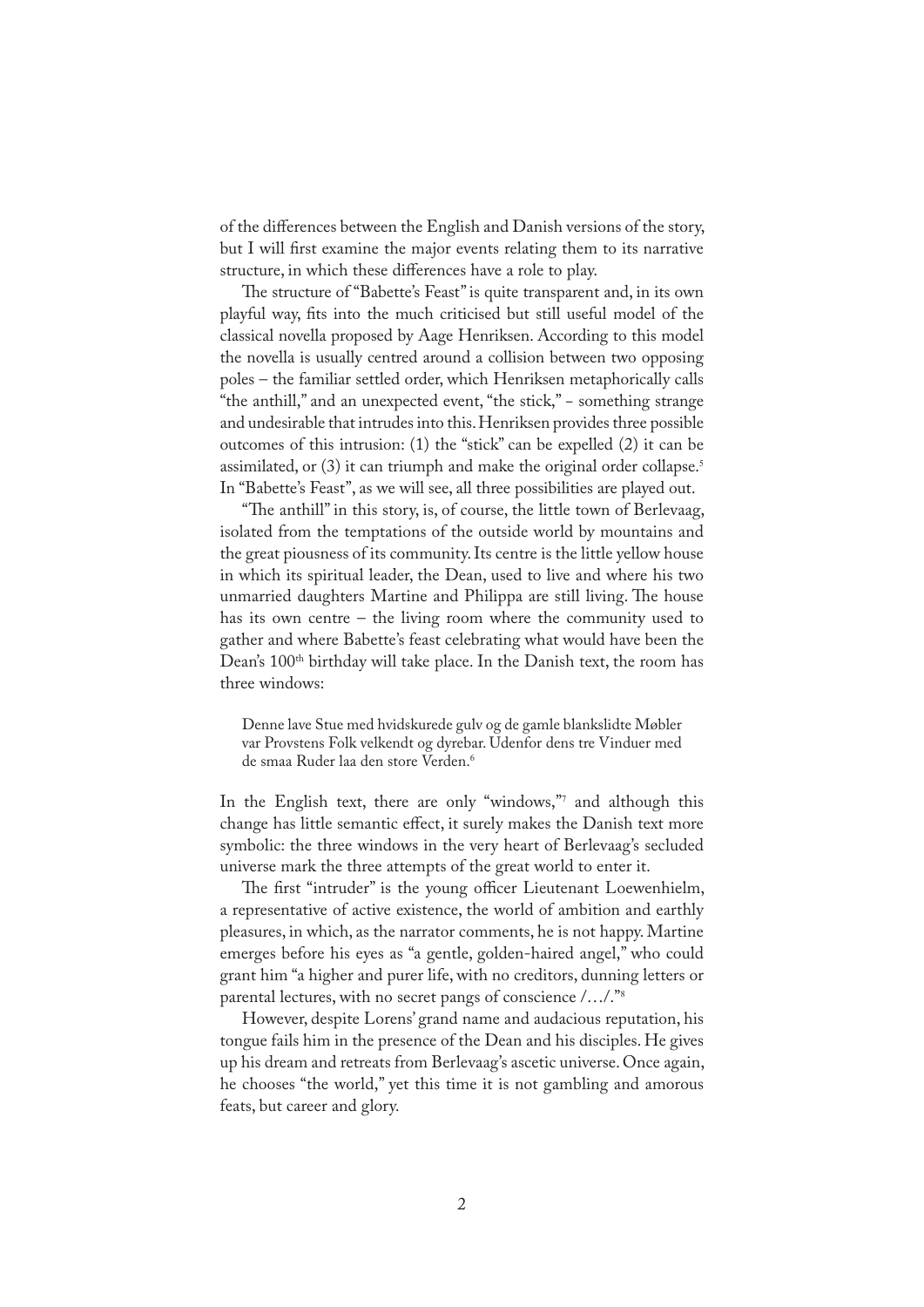The second "stick" is Achille Papin, an opera singer from Paris who sees in Philippa a future opera diva. Neither he is to become a conqueror and the outcome of this event is the same as of the first. Like Lorens, who represents the physical and rational world, Papin stands in opposition to the religious world of the Dean and his community. However, he is also the opposite of Lorens as he represents the world of art and imagination and is a stranger in the real one. Identifying himself with the part he plays, he kisses Philippa in an artistic zest, and is later baffled by her decision to terminate the singing lessons:

A little later he thought: "I wonder what is the matter with that hussy? Did I kiss her by any chance?"

 In the end he thought: "I have lost my life for a kiss, and I have no remembrance at all of the kiss! Don Giovanni kissed Zerlina, and Achille Papin pays for it! Such is the fate of the artist!"<sup>9</sup>

The third "event" is the arrival of Babette, a refugee from the Paris Commune. From the very start, the sisters feel a strange anxiety in Babette's respect for her complete otherness. Paris, where "luxury and extravagance"<sup>10</sup> reigns, embodies better than anything else for them the strange and dangerous world they have rejected.

Babette is, however, not expelled like Lorens or Papin. Out of Christian mercy and probably sentimentality, the sisters give shelter to the woman in need sent to them by Providence and an old acquaintance of theirs. Babette experiences, according to Henriksen's model, the second outcome i.e. assimilation. For many years, she patiently cooks the sisters' modest meals, although, as the reader is later to find out, she is a culinary genius from a most fashionable Paris restaurant.<sup>11</sup> Why the great world loses again in the person of Babette is not difficult to explain. The little we know about Babette before the news of her great gain makes her a half-character, just as Lorens, Papin or the sisters, unable to become a victor on a foreign ground. Babette's function as a representative of physical, everyday existence is embodied in her role as a pétroleuse in Paris and a servant in Berlevaag, with the latter being symbolically summarised in the allusion to the Gospel according to Luke: "the dark Martha in the house of their two fair Marys."<sup>12</sup> Having won 10 000 francs in the French lottery, Babette, however, regains her former status as an artist, and from a half-character turns into a fully formed one. Now she can approach the world of Berlevaag anew and even conquer it, thus realising the third of Henriksen's outcomes. For a few hours only, Babette establishes within the space of Berlevaag a space of her own, a space in which body and soul unite and past and present meet.<sup>13</sup> Like a real cultural hero, she brings the world back to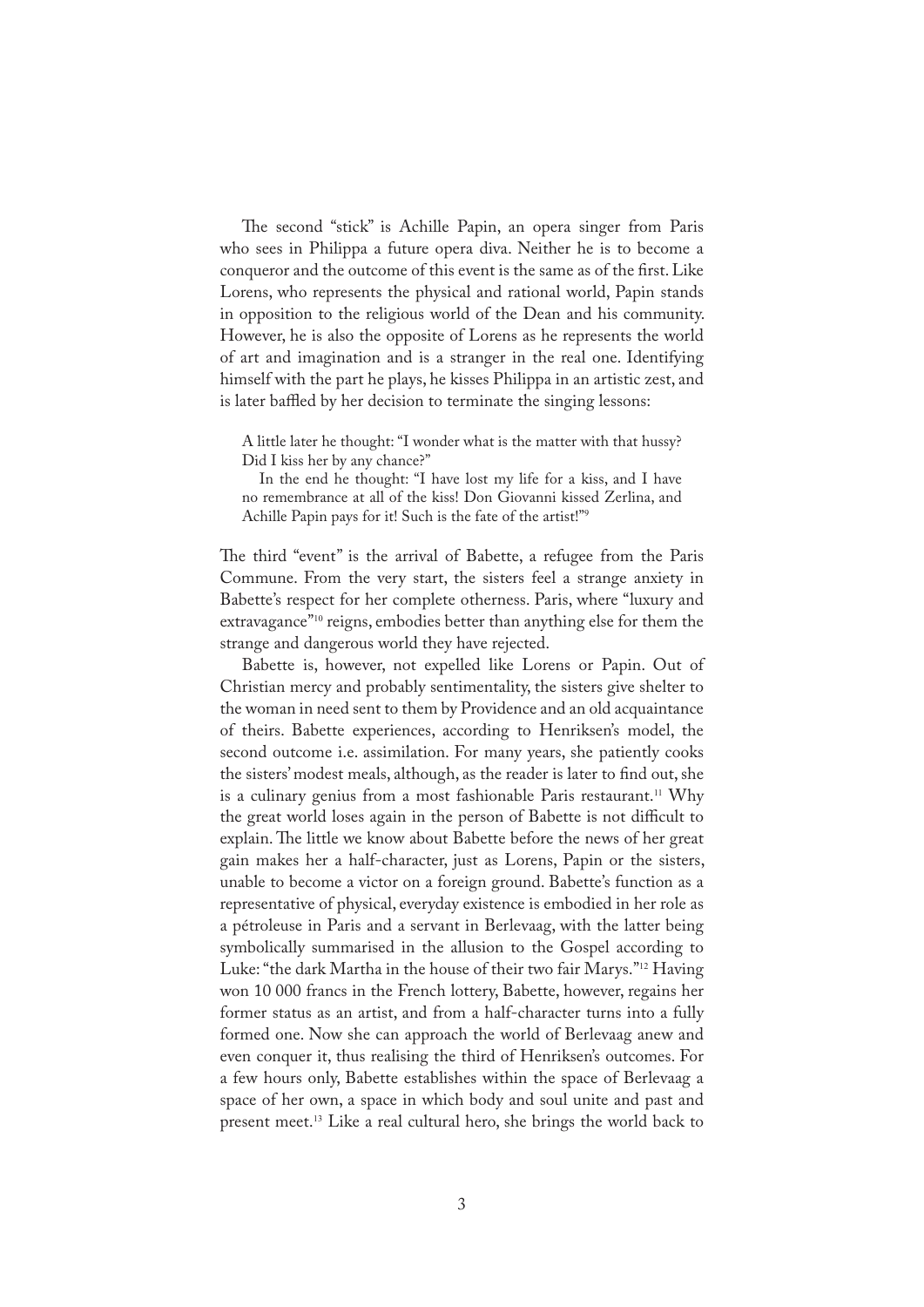the primordial time of the beginning of things, and creates order out of the chaos which has settled over Berlevaag after the Dean's death.<sup>14</sup> Babette's art makes earlier antagonisms dissolve: the pious community and the intruder from the great world, General Loewenhielm, eat and drink at the same table, and all experience what they have lacked or rejected. The brothers and sisters grant forgiveness to each other and finally, although unconsciously, indulge in bodily pleasure. Lorens regains his idealism, renouncing his ambition to give reasonable explanation to things: "General Loewenhielm no longer wondered at anything"; "better be drunk than mad."<sup>15</sup>

The bliss that Babette's art produces is, however, but momentary. Despite the snow symbolism that follows the feast episode, and which serves as a suggestion of the purifying power of art, the text also shows the transience of the aesthetic experience. After a short period of intoxicated sleep, Berlevaag is likely to return to its former state of being, and Babette will never go back to Paris − a sad evocation of Auden's famous dictum "that poetry makes nothing happen."<sup>16</sup>

These are the events that constitute the story in "Babette's Feast." On the level of discourse, they are arranged by the narrator, an element also discussed by Henriksen, but in this discussion he is most indebted to his predecessor Søren Baggesen. According to Baggesen, the function of the narrator, be it purely mechanic or individualised, always comes to the fore in the novella. In the latter case, a dialectic interchange between the narrator and the story occurs which might develop into the play between the story and the reader.<sup>17</sup> Also Thomas Bredsdorff who, with his tongue �rmly in his cheek, pairs Baggesen's and Henriksen's models together under the name of B/H, builds his theory of the rhetoric of the classical novella on the function of the narrator. He sees it as an element of the creation of faction, the truth effect, which makes fictive events appear as if they were real but also reminds the reader of the impossibility of gaining knowledge. What the classical novella tells us is that actually "one/you can never know."<sup>18</sup>

The narrator in "Babette's Feast" is by no means a purely formal element, but an important aspect of the construction of meaning which provokes interplay between the text and its reader. There are several markers that point to the narrator's presence in the narrative: her comments, the unified language of the characters, the narrative woven of episodes which posses their own exposition, middle and end and which are strung together by the central episode of the feast. However, it is not enough for the reader to visualise the narrator as a representation of a human being, a character of a professional storyteller, akin to those we meet "in person" in some other texts by Blixen (like the old storyteller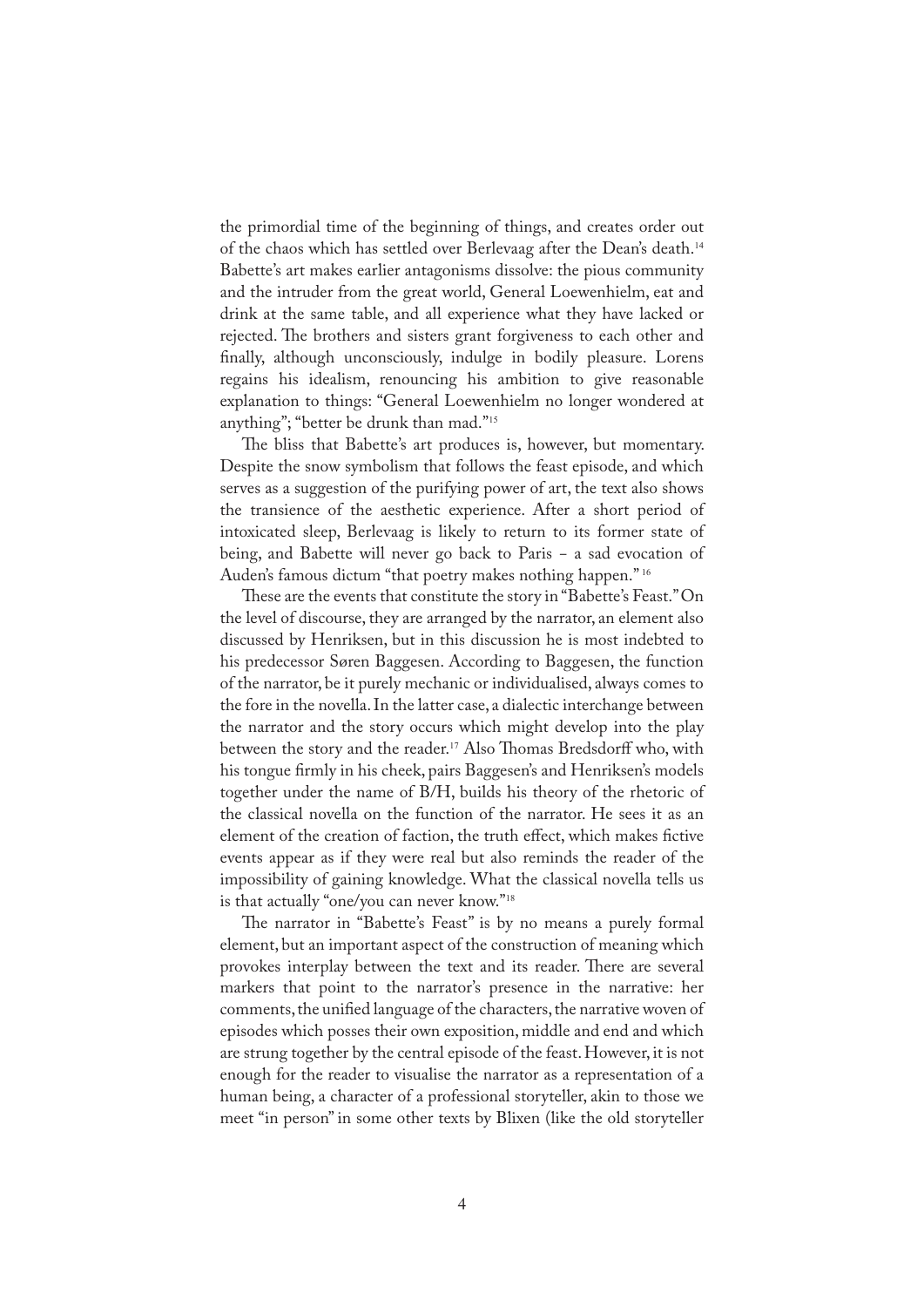in "The Blank Page," or Miss Malin in "The Deluge at Norderney"). It is here that a small difference between the English and the Danish versions comes into play. By making some simple calculations, we can easily determine the time to which the storyteller belongs. Babette appears at the sister's doorstep in 1871, and in the English text, the central event – the feast, takes place twelve years later, in 1883. In her own respect, the narrator places events around the feast "Sixty five years ago,"<sup>19</sup> and thus locates herself and the time of the narration in 1948  $(1883 + 65).$ 

It is curious that in both the Danish version translated by Claudi and that of the author herself, fourteen not twelve years have passed since Babette's arrival in the sisters' house. It moves the "narrator's time" forward to 1950. The two years that expand the duration of Babette's stay with the sisters before the dinner in the Danish text correspond exactly to the two year interval that separates the first publications of the English and the Danish variants. This also suggests that Blixen could have been involved in Claudi's translation. In this way, the historical context in which the text was written brings to the fore the implicit relation between the narrator figure in "Babette's Feast" and the image of the author who has created it.<sup>20</sup>

Our reception of the narrator as a professional storyteller and even a professional writer associated to the authorial image relates directly to our reception of the text as a meta-story about the engendering of art. This is a highly common interpretation of "Babette's Feast,"<sup>21</sup> but it is still interesting to trace how, through a careful selection of symbols and their play, the text creates the parallel between the miraculous culinary event and art, narrative art in particular.<sup>22</sup>

A hint towards this parallel can be found in another of Blixen's texts which also uses food metaphors to elucidate an aesthetic concept. In her review of H.C. Branner's novel *�e Riding Master*, Blixen addresses her contemporary writers with the following words:

The average Danish reader who, for more than three-quarters of a century has been satiated by the depiction of reality, has, – like the thirsty hart in a dry land that smells and senses a running spring far away – suspected and sensed myth and adventure far away in the *Riding Master* – the spring, the fountain, the well; and has run towards them. /.../ Danish poets of the year of Our Lord 1949! Press the grape of myth or adventure into the empty goblet of the thirsting people! Do not give them bread when they ask for stones – a rune stone or the old black stone from the Kaaba; don't give them a fish, or five small fish, or anything in the sign of the fish, when they ask for a serpent.<sup>23</sup>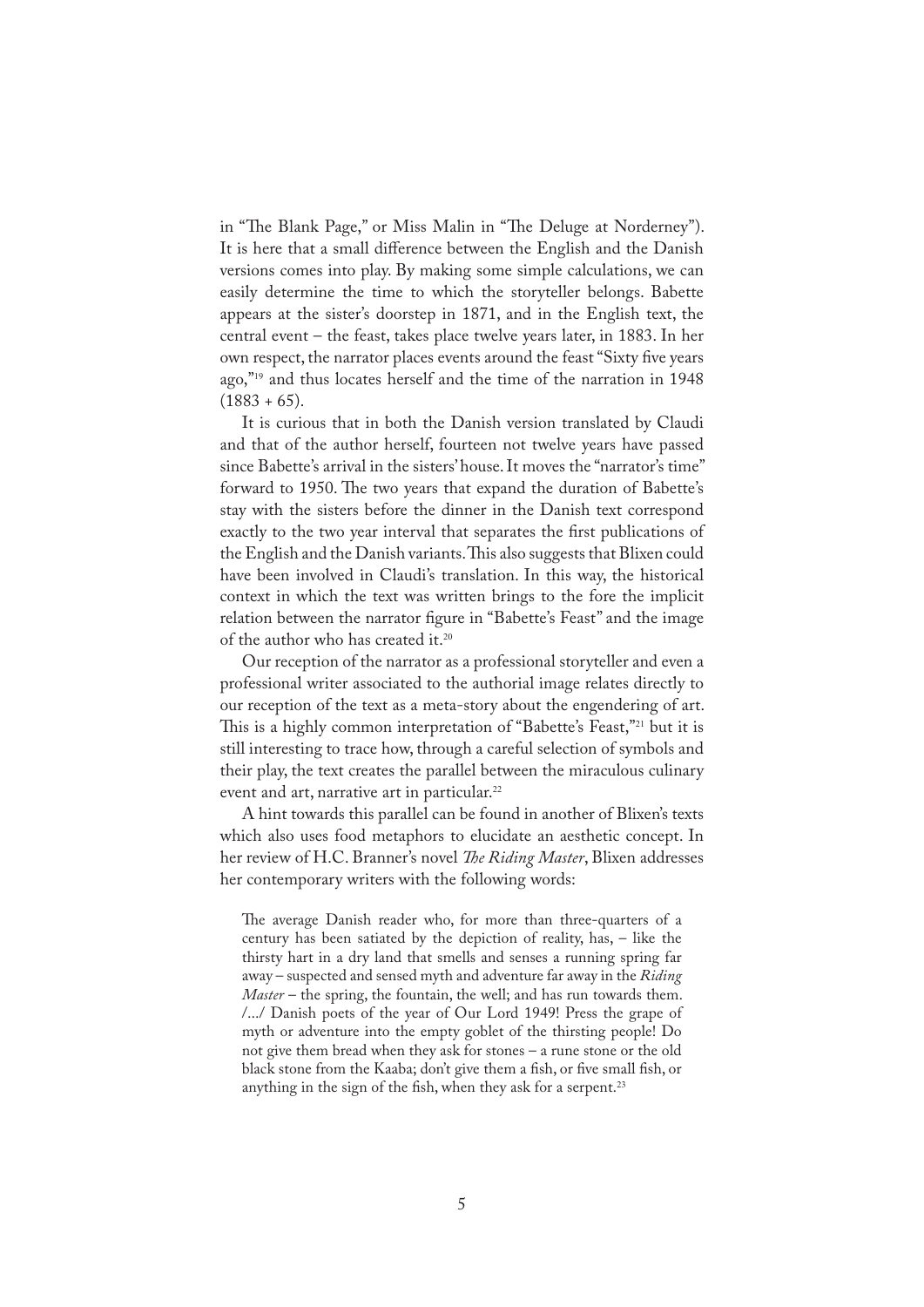In this quote which playfully subverts Biblical imagery,<sup>24</sup> Blixen warns against the primitive use of the Christian mystery ("fish") and realism ("bread") in literature and advocates the art of the mythical story ("grape," "stone" and "serpent"), which speaks of what is universal to man and resists univocal interpretation.<sup>25</sup> If we now return to Babette's menu, we will literary find all the symbolic ingredients of the good story in it. Read in the relation to the quotation above, exquisite wine and grapes acquire new symbolic meaning, as does the turtle soup, with the figure of the turtle undergoing interesting transformations. The turtle comes to the sisters' house alive and, seen with Martine's eyes, evokes traditional Christian interpretation, as the symbol of evil:

In the light of the lamp it looked like some greenish-black stone, but when set down on the kitchen floor it suddenly shot out a snakelike head and moved it slightly from side to side. /…/ this thing was monstrous in size and terrible to behold.<sup>26</sup>

However, in relation to the feast episode, which in many ways parallels the structure of heathen cosmogony myths,<sup>27</sup> the serpent-like turtle invites a different interpretation. Out of the "serpent" Babette makes a soup – an act which in itself reads as a symbol of creation, since the killing of a serpent in different cultures symbolically stands for the overcoming of chaos and creation of cosmos.<sup>28</sup> It is noteworthy that the turtle is not only associated with a serpent by Martine, but also with a stone, another of the metaphors in the review quoted earlier, standing for the mythic, symbolic, non-realist, non-preaching narrative.

Before going to the table, the guests sing a psalm which is a direct reference to the Gospel according to Matthew,<sup>29</sup> but also to the review quoted earlier in which the Gospel words are subverted:

Wouldst thou give a stone, a reptile to thy pleading child for food... $30$ 

Ironically, it is exactly this which they get served in the form of a turtle soup, yet the reader who is familiar with the symbolic meaning of these ingredients from Blixen's essay, reads them as symbolic components of the myth-like story representing the narrator's and, behind her, the author's own art.

There are a few other points illustrating the idea that "Babette's Feast" is a story about the narrator commenting on and exploring the art she practices herself. Paradoxically, the text can even be said to lay bare the very principles of textual genesis which later were formulated by Wolfgang Iser. According to Iser's theory, the literary text both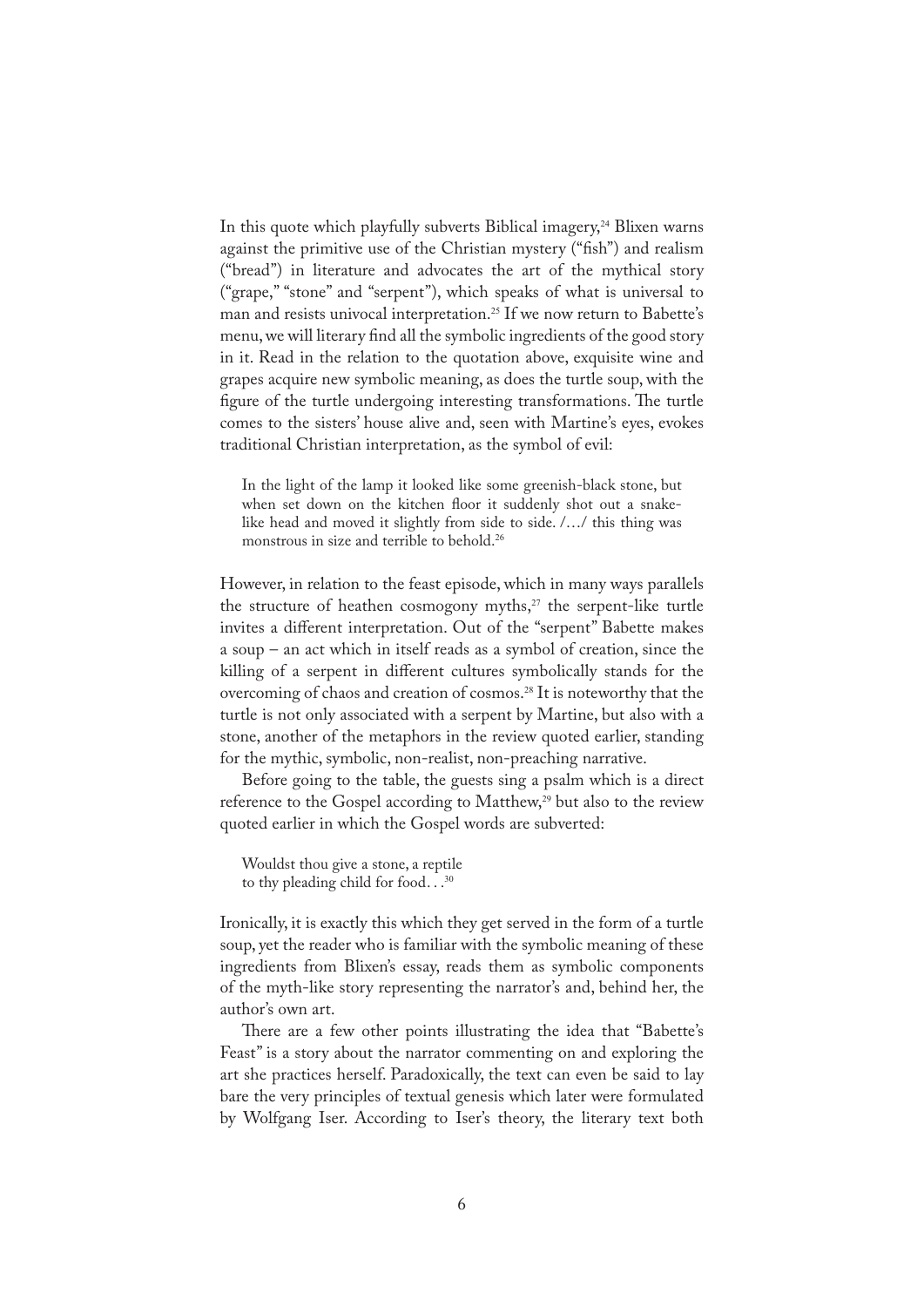oversteps and incorporates reality by transferring its separate elements onto the fictional space in the act of fictionalising. These elements combine and interact among themselves, creating a new reality, a space of textual play. This is what gives the fictional text its double quality: it both represents what is and what is possible.<sup>31</sup>

We can trace this idea of the dual nature of the literary text in the episode of the feast. It assembles almost everybody (with the exception of Papin) mentioned earlier in the text, and the events recounted earlier in the story, serve as a background for the central episode and can even be said to represent "the raw material" for Babette's art – the extra-textual reality behind the fictional world that Babette creates. We see that this new world preserves some of the relationships that the characters have been initially involved in (Martine and Lorens, the Dean and the community, Philippa and her art), though through interaction with new textual elements, these relationships undergo transformations and are set into a new spatial and temporal frame. The episode of the feast projects the possibilities of the "real" life that have never been fulfilled: Martine symbolically gets engaged to Lorens with all the exuberance of the Wedding at Kana. The feast also alludes to the possibility of Philippa's triumph, as she symbolically �nds herself in Café Anglais as Papin once predicted. At the same time, none of these possibilities are shown as actually taking place, and this new world retains until the very end its "as if" quality. The guests are not celebrating Martine's wedding or Philippa's talent. Both events are nothing but visions, the possibilities that in "life" turned out to be impossible, and have only been staged by Babette's art and verbalised through the interpreter's discourse.

If the feast episode is read as a metaphor for the art of the story, one can better understand the presence of certain textual paradoxes. One should not wonder, for example, why Lorens is astonished on hearing the words of his own speech, as his reaction reminds us of human prototypes who have recognised themselves in a literary text:

"/…/ For this reason we tremble/ . . ./" Never till now had the General stated that he trembled; he was genuinely surprised and even chocked at hearing his own voice proclaim the fact.<sup>32</sup>

The interpretation offered here also explains why the narrator calls the events that happen immediately before and during the feast the "tale,"<sup>33</sup> although, at that point, she has already recounted stories from the sisters' youth as well as Babette's arrival and her long years in Berlevaag. Certainly the fact that the narrator calls the events of the feast "this tale" would not be enough to read the story as a tale about the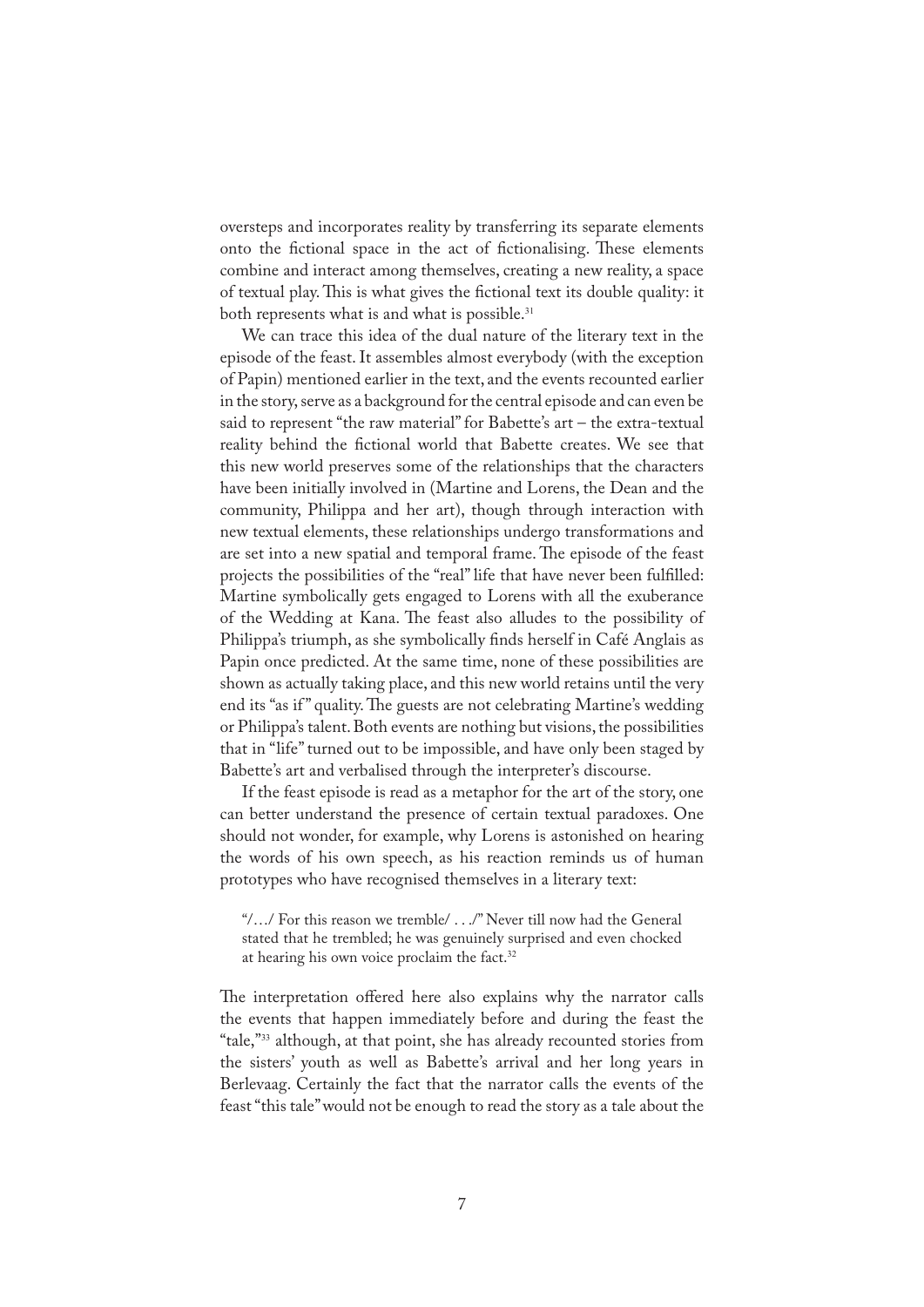"engendering of narrative," to borrow Susan Aiken's formulation.<sup>34</sup> In order to come to this present interpretation, it was necessary to analyse the narrative structure of the text, its mythological and other references and symbolism, to consider other analyses of the story as well as the tiny factual changes in the Danish versions. Curiously enough it was the latter which has triggered the present investigations into the metafictional character of the text by hinting at the connection between the narrator, her story and the authorial image behind them. It is possible that this at first sight insignificant change also says something about the art of translation as such, by showing that it is sometimes necessary to make adjustments in factual information in order to preserve the semantic unity of the text.

## Notes

1 Quoted after memory from Tarkovsky's �lm *Nostalghia*.

2 In the latter case, her imagination had no limits. Dag Heede calls Blixen's *œuvre* "a mirthful tumbling in the world's cultural history, an orgy of references" ("en begejstret boltren sig i hele verderns kulturhistorie, et orgie af referancer"), ranging between pompous evocation of the tradition and absolute disrespect towards it, see Dag Heede, *Det umenneskelige. Analyser af seksualitet, køn og identitet hos Karen Blixen*, Odense Universitetsforlag 2001, p. 245.

3 W. Glyn Jones, "Karen Blixen's Translations of Her Own Work," in *Karen Blixen – Out of Denmark. Papers from a colloquium at the Karen Blixen Museum, April 1997*, The Danish Literature Information Centre 1998, p. 9.

4 For bibliographical information, see Liselotte Henriksen, *Blixikon*, Gyldendal 1999, pp. 34–35, 41 and 280.

5 Aage Henriksen, "Johannes-Evangeliet som novelle," in *Gotisk tid*, Gyldendal 1971, p. 81.

6 Karen Blixen, *Skæbne-Anekdoter*, Gyldendal 1958, p. 56.

7 "Outside its windows lay the great world." (Isak Dinesen, *Anecdotes of Destiny*, Penguin Books 1986, p. 49).

8 Dinesen 1986, p. 26.

9 Dinesen 1986, p. 32.

<sup>10</sup> Dinesen 1986, p. 36.

<sup>11</sup> This makes "Babette's Feast" a valuable text in the context of novella studies, bearing in mind Thomas Bredsdorff's claim that examples of assimilation are hard to find "in literature with the status of a classic," see Thomas Bredsdorff, "Documentarism as a Formal Category in Nineteenth-Century Danish Literature – Structure and Rhetoric in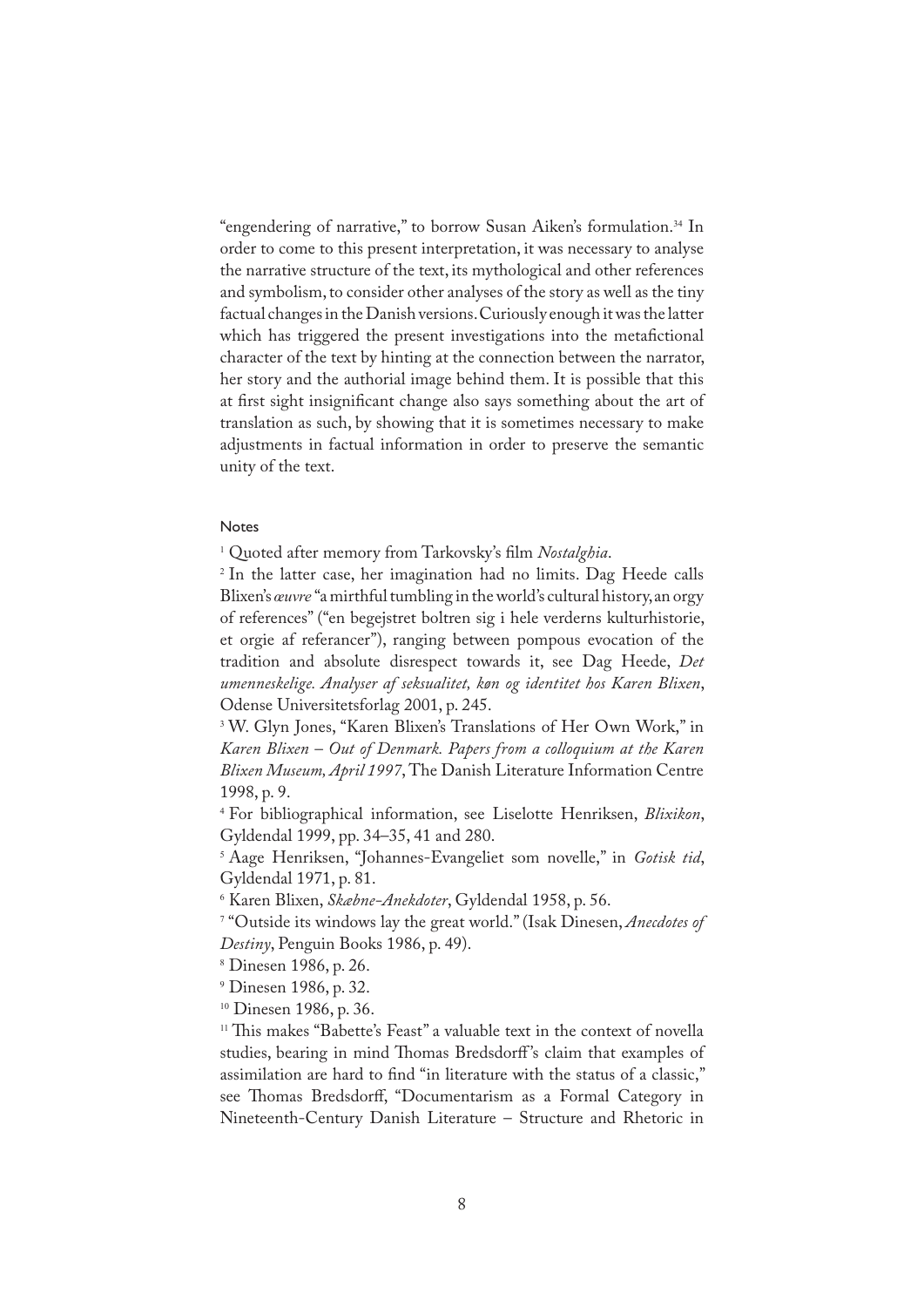the Classical Novella," in Paul Houe and Sven Hakon Rossell (eds), *Documentarism in Scandinavian Literature*, Internationale Forsch– ungen zur Allgemeinen und Vergleichenden Literaturwissenschaft, 18, Rodopi 1997, p. 189.

<sup>12</sup> Dinesen 1986, p. 37.

<sup>13</sup> Textually, the establishment of a qualitatively different space is marked by the topos of the doorstep that the guests have to pass, see Dinesen 1986, p. 49.

 $14$  There are other signs in the text than the discord within the community, indicating that Berelvaag represents a wild and untamed space which Babette is to "cosmicize" in Mircea Eliade's terms: its geographical position in the North, as opposed to Paris where Babette comes from, as well as its wild vast landscape as experienced by Papin. For the discussion of cosmicisation rites and their relation to the cosmogony myth, see Mircea Eliade, *�e Myth of the Eternal Return – or, Cosmos and History*, translated by Willard R. Trask, Princeton University Press 1971, pp. 9–10.

<sup>15</sup> Dinesen 1986, p. 59, 57.

<sup>16</sup> "In Memory of W. B. Yeats," 1939.

<sup>17</sup> Søren Baggesen*, Den blicherske novelle*, Blicher Selskabet 1965, p. 4.

<sup>18</sup> Bredsdorff 1997, pp. 193, 197.

<sup>19</sup> Dinesen 1986, p. 23.

<sup>20</sup> Neither it seems to be accidental that the year of the feast in the Danish text (1885) is the year Blixen was born (see Tone Selboe, *Kunst og erfaring. En studie i Karen Blixens forfatterskap*, Odense Universitetsforlag, p. 105).

<sup>21</sup> To mention just a few: Sara Stambough, *�e Witch and the Goddess in the Stories of Isak Dinesen*, UMI Research Press 1988, pp. 79–81; Susan Hardy Aiken*, Isak Dinesen and the Engendering of Narrative*, �e University of Chicago Press 1990, p. 254; Marleen Barr, "Food for Postmodern Thought," in Libby Falk Jones and Sara Webster Goodwin (eds.), Feminism, Utopia, and Narrative, The University of Tennessee Press 1990, pp. 19–33.

 $22$  One, especially if she or he is not a Frenchman, can wonder why Blixen has chosen to speak about art in culinary terms. The story goes that Blixen followed her friend Geoffrey Gorer's advice to write about food, a topic that could interest the American audience (see Jørgen Stormgaard, *Guds plan. Karen Blixen og Kristendommen*, Haase & Søns forlag 2010, p. 15). One can also speculate that this parallel saves the text from pathos which typically accompanies the Romantic concept of the artist as a divine creator. One can also �nd here an element of wordplay: Babette is a "chef," (the word is used both in the Danish and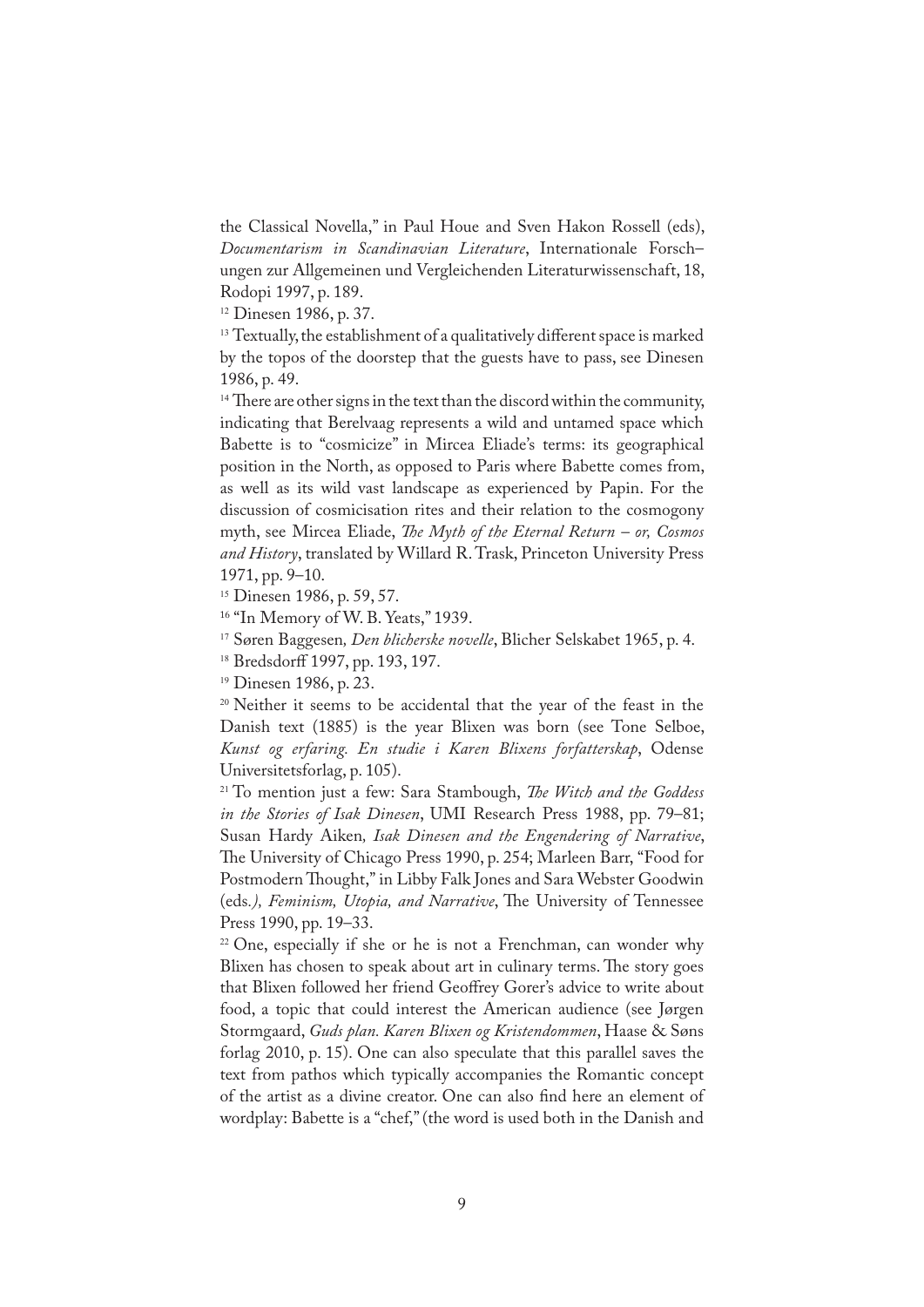the English text) and the dinner is, of course, her work, which evokes associatiation with the French word "chef-d'œuvre," a masterpiece, the best that an artist can create.

<sup>23</sup> Isak Dinesen, "H.C Branner: The Riding Master," in Daguerrotypes *and Other Essays*, with a Foreword by Hannah Arendt, translated by P.M Mitchell and W.D. Paden, The University of Chicago Press 1979, p. 191. Frantz Leander Hansen seems to be the first who has elucidated the relevance of this quote for "Babette's Feast," see his *Babette og det aristokratiske univers*, C.A. Reitzels Forlag 1998, pp. 75, 111–114. �e importance of this quote for the understanding of Blixen's poetics of the art of the story is also discussed by Ivan Sørensen and Ole Togeby, *Omvejene til Pisa*, København, Gyldendal 2001, p. 31.

<sup>24</sup> Both Mt 7, 9–11 and Psalm 42 (by substituting the myth for God). <sup>25</sup> Blixen blames Branner for "blending mystery and myth" and showing unambiguously which character in the book is Christ. As Ivan Ž. Sørensen and Ole Togeby put it, Branner's novel in Blixen's opinion is "a gospel which is supposed to redeem the reader", while "characters in the story is something one tells about, and not what the reader is to believe in" (Sørensen & Togeby 2001, p. 32). This does not prevent Blixen from weaving motives of the New Testament into her own narratives, however, she always does it with a touch of parody and ambiguity. "Babette's Feast" contains Christian symbolism as well, but the use of the Atonement myth is ambivalent: it relates both to Babette and the Dean thus making them parallel, but also contrasted figures in regard to their potential of divine transcendence (see Stambaugh 1988, p. 81; Selboe 1996, p. 108; Charlotte Engberg, *Billedets Ekko*, Gyldendal 2000, pp. 224, 229), and in Babette's case it is combined with heathen symbolism and demonic imagery (see Stambaugh 1988, p. 81; Selboe 1996, pp. 108–110; Engberg 2000, p. 227).

<sup>26</sup> Dinesen 1986, p. 45.

<sup>27</sup> It has been already mentioned that the episode alludes to the rituals of the "cosmicization" of a foreign uncultivated space. The parallel to the cosmogony myth is also created through the dissolution of former oppositions (this has a direct parallel in Nordic mythology according to which the universe is created from Ymir's body born out of ice and fire), and also the kind of sacrifice that Babette makes, as opposed to the Christian self-sacrifice for the sake of others: "Dear Babette, /.../ you ought not to have given away all you had for our sake."/.../ "For your sake?" she replied. "No. For my own." (Dinesen 1986, p. 66).

<sup>28</sup> "The serpent symbolizes chaos, the formless and nonmanifested" (Eliade 1971, p. 19). In Nordic mythology, the serpent Jormungand